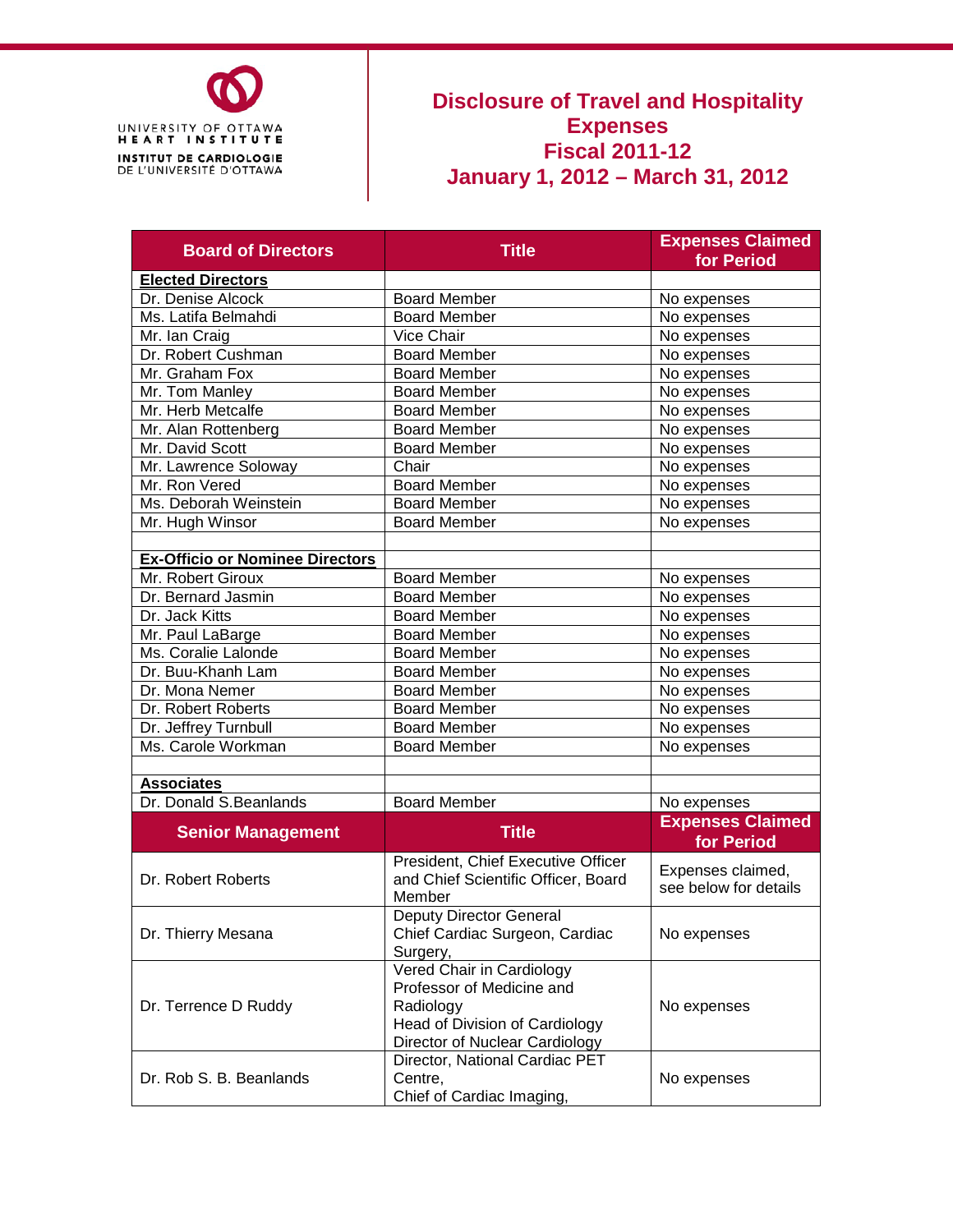| Dr. Andrew Pipe      | Chief, Division of Prevention and<br><b>Rehabilitation</b> | No expenses                                |
|----------------------|------------------------------------------------------------|--------------------------------------------|
| Dr. Jean Yves Dupuis | Chief, Division of Cardiac<br>Anesthesiology               | No Expenses                                |
| Ms. Hana Pika        | Vice President, Chief Information<br>Officer               | Expenses claimed,<br>see below for details |
| Ms. Marion Fraser    | Vice President, Finance &<br>Administration                | No expenses                                |
| Ms. Heather Sherrard | <b>Vice President, Clinical Services</b>                   | Expenses claimed,<br>see below for details |
| Ms. Andrée Dumulon   | Vice President, Communications                             | No expenses                                |

 $\overline{\phantom{0}}$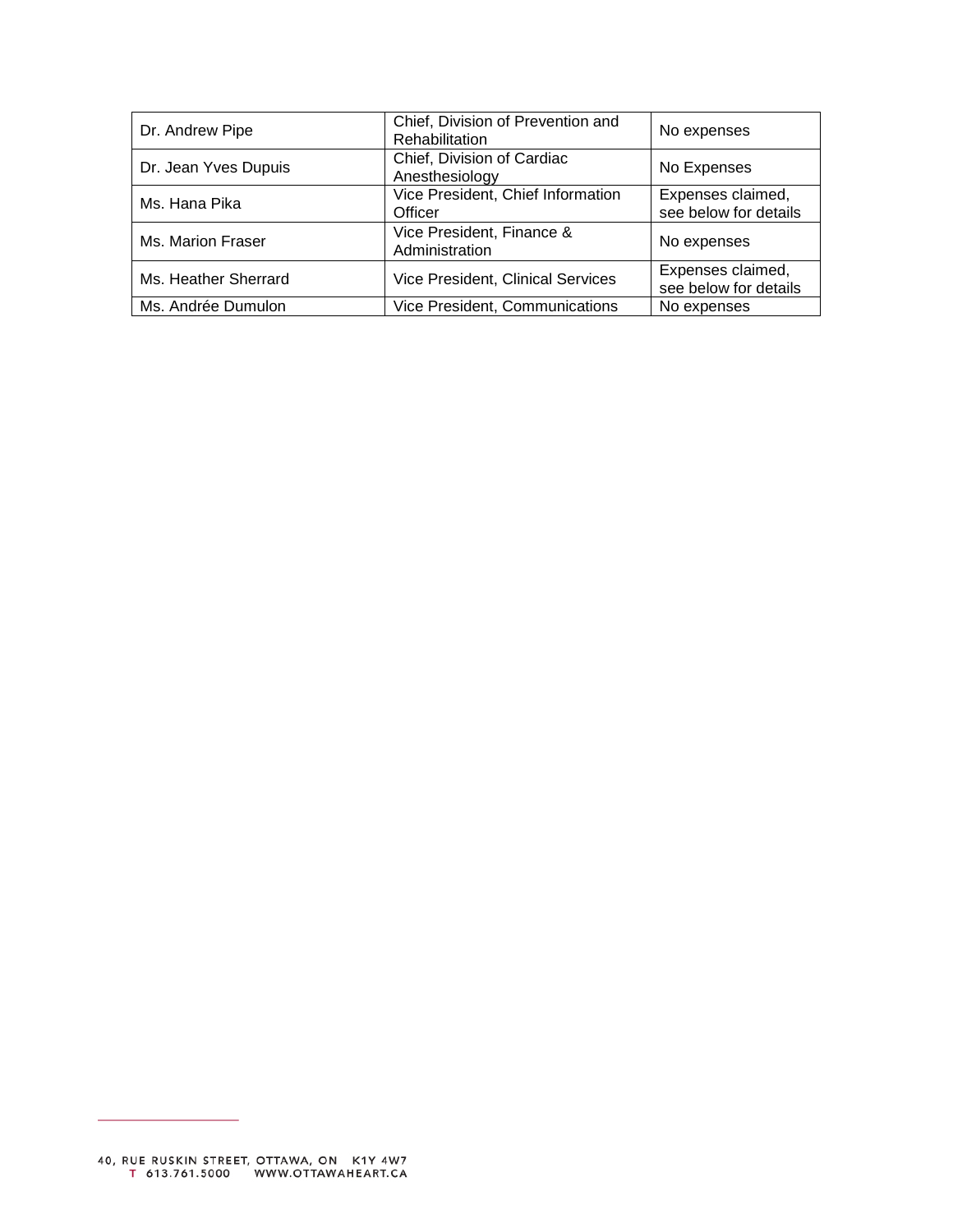

Purpose Date(s)

**Destination** 

## **Executive Expense Report**

| Name                |                        | <b>Title</b><br>For the Quarter |                                    |               |       |                                       |               |                   |
|---------------------|------------------------|---------------------------------|------------------------------------|---------------|-------|---------------------------------------|---------------|-------------------|
| Dr. Robert Roberts  |                        |                                 | President, Chief Executive Officer |               |       | Fourth Quarter (January 1 - March 31) |               | 2012              |
|                     | <b>Travel Expenses</b> |                                 |                                    |               |       |                                       |               |                   |
| <b>Trip Details</b> |                        |                                 | <b>Breakdown</b>                   |               |       |                                       |               |                   |
|                     |                        | Airfare/Train                   | Transportation*                    | Accommodation | Meals | Incidentals                           | Parking/Tolls | <b>Total/Trip</b> |
| Purpose             | Date(s)                |                                 |                                    |               |       |                                       |               |                   |
|                     | Destination            | \$                              | \$                                 | \$            | \$    | \$                                    | \$            |                   |
| Purpose             | Date(s)                |                                 |                                    |               |       |                                       |               |                   |
|                     | Destination            | \$                              | \$                                 | \$            | \$    | \$                                    | \$            |                   |

\* Transportation expenses include: vehicle rental or own use (mileage), taxis and/or public transportation.

| <b>Other Expenses</b>                              |          |  |  |  |  |
|----------------------------------------------------|----------|--|--|--|--|
| Please Describe:                                   |          |  |  |  |  |
| Staff Appreciation Lunch March 12, 2012 (4 people) | \$199.98 |  |  |  |  |
| Please Describe:                                   |          |  |  |  |  |
|                                                    |          |  |  |  |  |
| Please Describe:                                   |          |  |  |  |  |
|                                                    |          |  |  |  |  |
| <b>Total Other Expenses</b>                        | \$199.98 |  |  |  |  |

**Total Travel Expenses \$ \$ \$ \$ \$ \$ \$**

\$ \$ \$ \$ \$ \$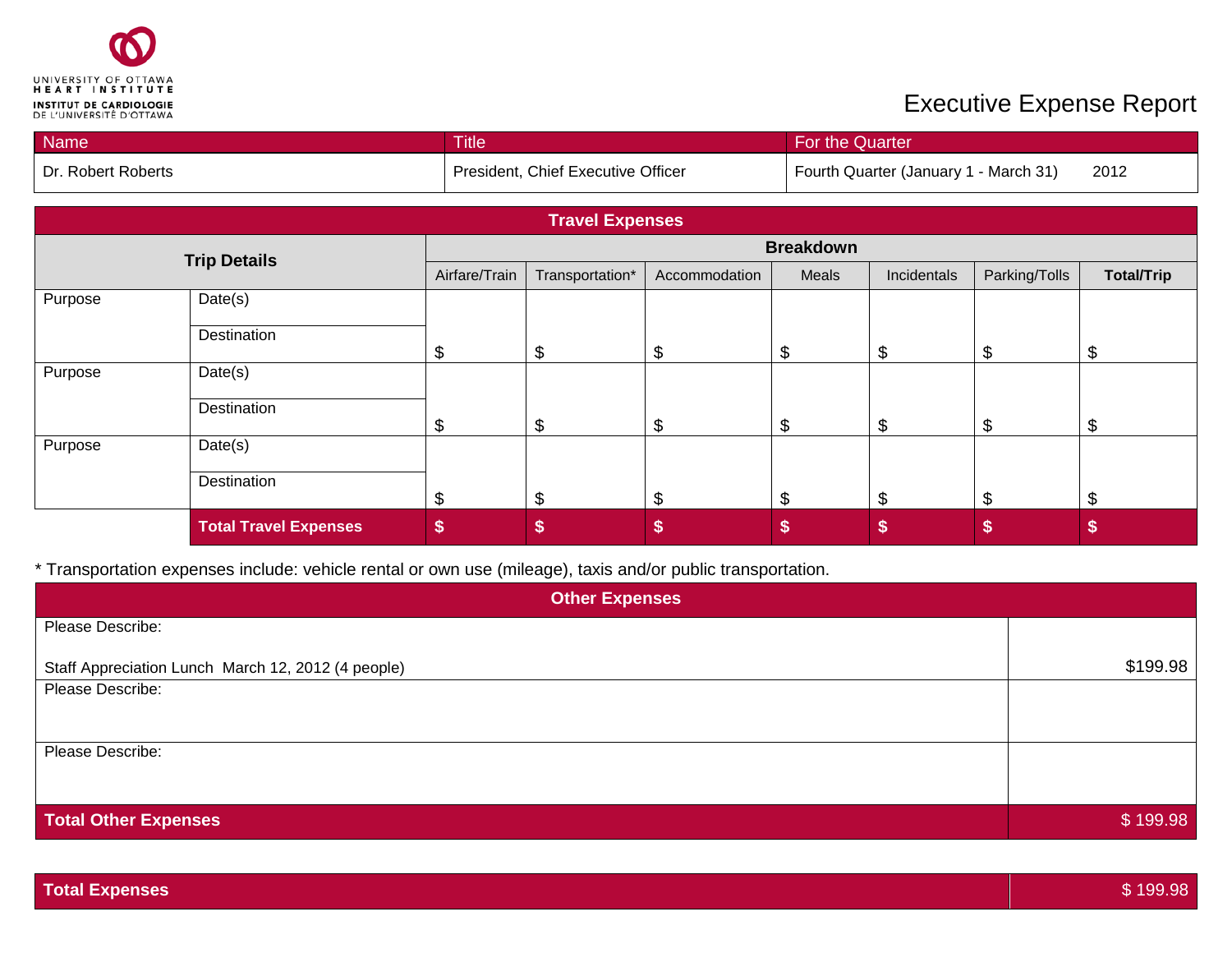

## **Executive Expense Report**

| Name          |                              | <b>Title</b>  |                                           |               | For the Quarter |                                       |               |                   |  |
|---------------|------------------------------|---------------|-------------------------------------------|---------------|-----------------|---------------------------------------|---------------|-------------------|--|
| Ms. Hana Pika |                              |               | Vice President, Chief Information Officer |               |                 | Fourth Quarter (January 1 - March 31) |               |                   |  |
|               |                              |               |                                           |               |                 |                                       |               |                   |  |
|               |                              |               | <b>Travel Expenses</b>                    |               |                 |                                       |               |                   |  |
|               | <b>Trip Details</b>          |               | <b>Breakdown</b>                          |               |                 |                                       |               |                   |  |
|               |                              | Airfare/Train | Transportation*                           | Accommodation | Meals           | Incidentals                           | Parking/Tolls | <b>Total/Trip</b> |  |
| Purpose       | Date(s)                      |               |                                           |               |                 |                                       |               |                   |  |
|               | Destination                  | \$            | \$                                        | \$            | \$              | \$                                    | \$            | \$                |  |
| Purpose       | Date(s)                      |               |                                           |               |                 |                                       |               |                   |  |
|               | Destination                  | \$            | \$                                        | \$            | \$              | \$                                    | \$            | \$                |  |
| Purpose       | Date(s)                      |               |                                           |               |                 |                                       |               |                   |  |
|               | Destination                  | \$            | \$                                        | \$            | \$              | \$                                    | \$            | \$                |  |
|               | <b>Total Travel Expenses</b> | \$            | \$                                        | \$            | \$              | \$                                    | \$            | \$                |  |

\* Transportation expenses include: vehicle rental or own use (mileage), taxis and/or public transportation.

| <b>Other Expenses</b>                   |          |  |  |  |
|-----------------------------------------|----------|--|--|--|
| Please Describe:                        |          |  |  |  |
| I.T. Staff holiday luncheon (21 people) |          |  |  |  |
|                                         | \$740.38 |  |  |  |
| Please Describe:                        |          |  |  |  |
|                                         |          |  |  |  |
|                                         |          |  |  |  |
| Please Describe:                        |          |  |  |  |
|                                         |          |  |  |  |
|                                         |          |  |  |  |
| <b>Total Other Expenses</b>             | \$740.38 |  |  |  |